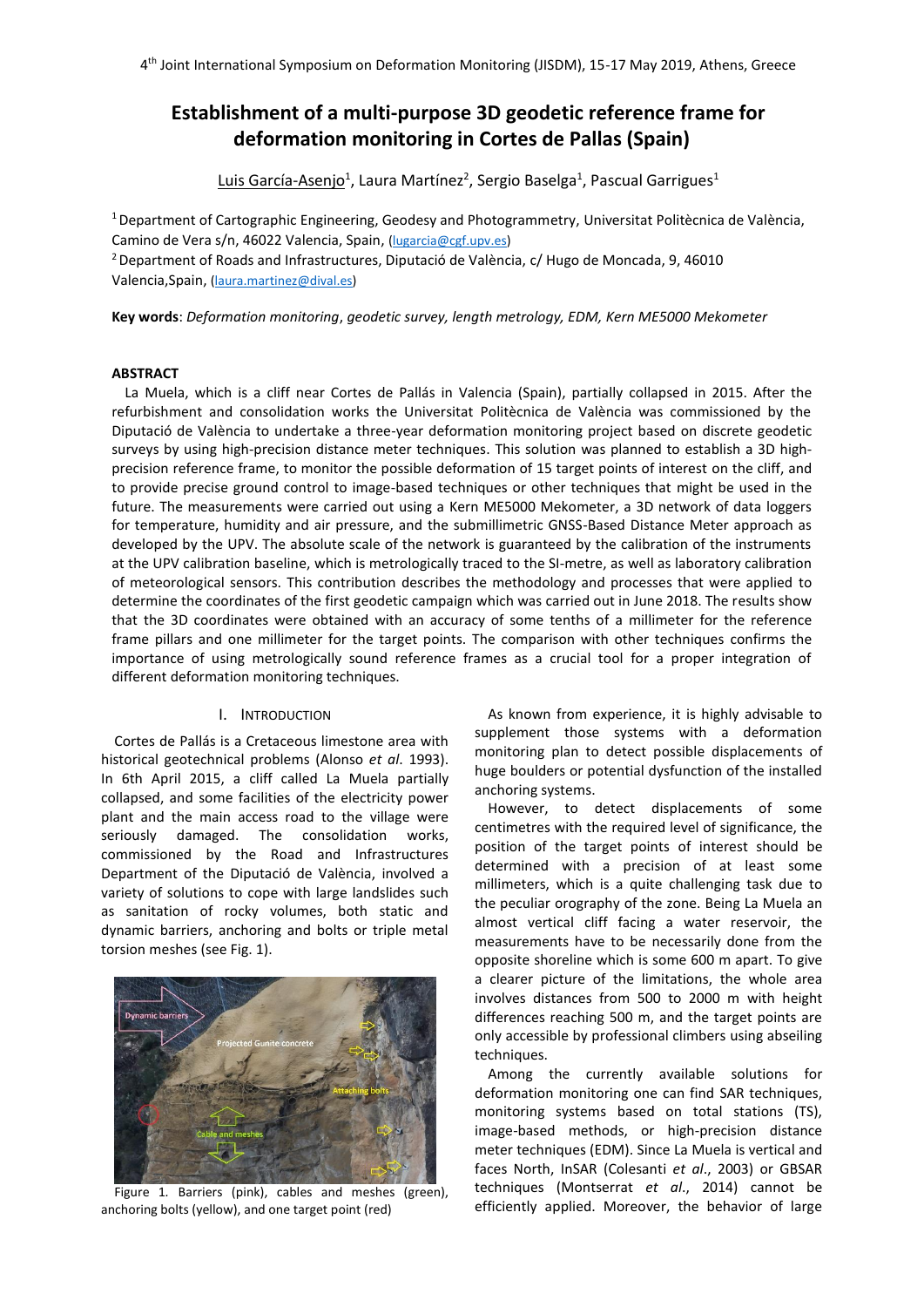limestone blocks, which is the case at hand, is different from landslides where those techniques have proved successful (Del Ventisette *et al*., 2011). Monitoring solutions based on permanent total stations can achieve a good repeatability (VIM, 2012). Nonetheless, air refraction greatly diminishes their efficiency in terms of reproducibility and accuracy (VIM, 2012), and they can only be used for a discrete number of the target points. On the contrary, methods based on image sensors such as terrestrial laser scanning (TLS) or photogrammetry, can massively collect information, although they require a precise ground control and are similarly affected by refraction.

After careful consideration, the Diputació de Valencia opted for periodical geodetic surveys (Niemeier, 1981; Caspary, 1987) by using highprecision distance meter techniques (EDM) with a triple objective: to establish a high-precision 3D reference frame, to determine the 3D coordinates of 15 target points placed in specific point of interest, and to provide ground control to image-base techniques. An additional reason to set up a highprecision 3D geodetic reference frame is to facilitate the proper integration of current solutions with new solutions or technologies that could be applied in the future. Nonetheless, to serve this purpose, the reference frame needs to be precise, but also accurate in a metrological sense so that the scale is consistent with the unit of length of the International System (SI).

#### II. GEODETIC NETWORK AND TARGET POINTS

Pillars and reflectors (RFLs) were set up in 2017. After the required settling time, the first field campaign using submillimetric EDM techniques was carried out in July 2018.

The reference frame is a geodetic network with ten pillars which surround the 15 target points (see Fig.2).



Figure 2. Reference frame and target points

The target points are measured from pillars 8001, 8002, 8003, 8004, 8005, 8008, and 8009, while pillars 8006, 8007 and 8010 strengthen the geometry of the network so as to accomplish the required 3D submillimetric precision for the reference frame. Pillar 8007 is also a point of the Fourth Order Network of the Valencian Cartographic Institute (ICV).

With regard to the target points, Fig. 2 illustrates how they have been located in groups either to detect displacements of specific limestone boulders (Fig. 3) or to detect dysfunctional behavior of the attaching systems (Fig. 2).



Figure 3. Example of a group of four target points. For the sake of size comparison please note the size of the medium voltage electrical tower

Each target point consists of one Leica 360 reflector and one standard target sphere ( $\emptyset$ 145 mm) which are rigidly mount and firmly attached to the rock (Fig. 4). Since the installation process had to be done under non-favorable conditions by abseiling, their verticality cannot be taken for granted and the determination of the attitude becomes crucial to transfer coordinates between the center for distances and the center for images.



Figure 4*.* The set installed in the target point, which consisted in a set formed by one Leica 360RFL and an white sphere, was measured in laboratory by using a combination of photogrammetry and TLS techniques.

#### III. MEASUREMENT PROCESS

The first measurement campaign was carried out from 16 to 19 July 2018. Prior to measurements each pillar was equipped with a data-logger Testo 176P1 and a parasol.

All the distances ( $\approx$  250) were measured using the Kern ME5000 Mekometer SN 357050. For distances between pillars (~ 100) four original Kern RMO5035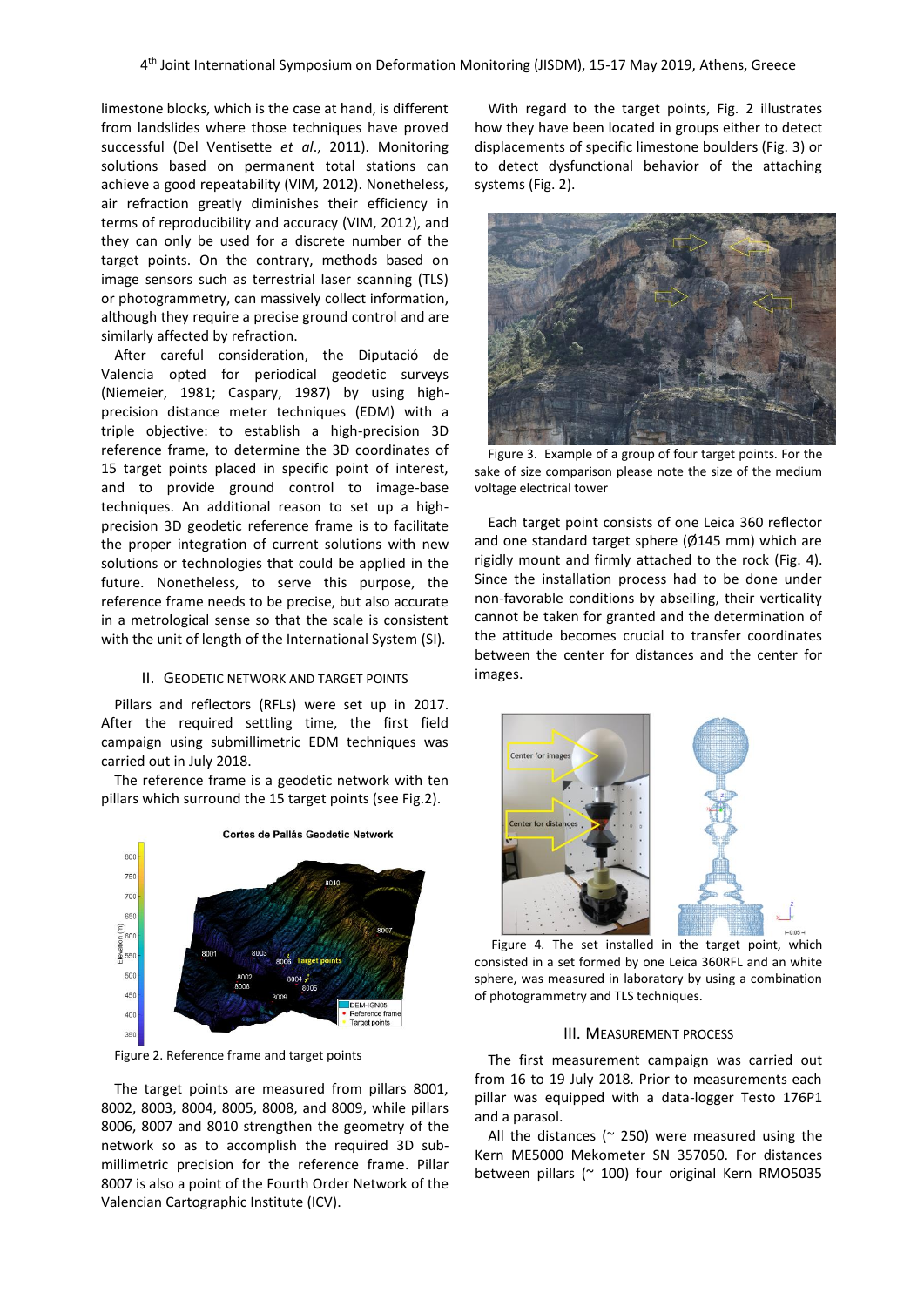RFLs were used, while for target points, distances were measured to Leica 360 reflectors (~ 150).

The measurement of each distance takes approximately two minutes while the observer measures the meteorological parameters using a traditional Thies Clima Assmann-Type psychrometer (± 0.2 K) and a Thommen 3B4.01.1 aneroid barometer  $(\pm$ 0.3 hPa) and the digital meteorological station is automatically recording values.

All the meteorological sensors were previously calibrated at the UPV calibration laboratory. The results for the Testo 176P1 data-loggers showed that their accuracy under laboratory conditions was ± 0.2 K and  $\pm$  1.8 hPa for temperature and air pressure respectively. Nonetheless, we were aware that some differences between the traditional and the digital sensors could be found under real field conditions.



Figure 5*.* Pillar equipped with a parasol and a data-logger for dry and wet temperatures as well as air pressure.

Therefore, air temperature, humidity and pressure were always double-checked at the EDM end (Fig. 6).



Figure 6*.* Distance measurement with the ME5000 Mekometer. Both traditional and digital meteorological sensors were simultaneously used at the EDM end.

Therefore, a comparison between the two types of meteorological parameters was done, and we found significant differences for both dry and wet temperatures that were corrected by using the following correction functions

$$
T_d^c = T_d^m + a_d T_d^m + a_w T_w^m + a_p P^m
$$
  
\n
$$
T_w^c = T_w^m + b_d T_d^m + b_w T_w^m + b_p P^m
$$
\n(1)

#### where

 $T_{d}^{m}$ ,  $T_{d}^{c}$  = Measured and corrected dry temperature  $T_{w}^{m}$ ,  $T_{w}^{c}$  = Measured and corrected wet temperature  $P<sup>m</sup>$  = Measured air pressure

with coefficients

| $a_d =$ | $0.213 \pm 0.039$  | $b_d =$ | $0.109 \pm 0.024$  |
|---------|--------------------|---------|--------------------|
| $a_w =$ | $0.061 \pm 0.008$  | $b_w =$ | $-0.051 \pm 0.005$ |
| $a_n =$ | $-0.009 \pm 0.001$ | $b_n =$ | $0.002 \pm 0.001$  |

#### IV. LENGTH METROLOGY

#### A. *Calibration of the reflectors*

All the reflectors were calibrated at the UPV calibration baseline (Garcia-Asenjo *et al*., 2016) in accordance with the full procedure of ISO 17123-4 (2012). The results obtained for the four original Kern RMO5035 that were used to measure the reference frame are shown in Table 1. The results obtained for the fifteen Leica 360 RFLs located in the target points ranged from 24.41 mm to 24.88 mm with standard deviations from 0.06 mm to 0.09 mm.

Table 1. Results of the calibration process for the used Kern RMO5035 RFLs.

| Reflectors S/N | <b>Offsets</b> |        |  |
|----------------|----------------|--------|--|
|                | Value          | Sigma  |  |
| 374447 (UCM)   | 0.0868         | 0.0183 |  |
| 374448 (UCM)   | 0.1224         | 0.0133 |  |
| 365628 (UPV)   | 0.0791         | 0.0584 |  |
| 358811 (UPV)   | 0.0979         | 0.0852 |  |

However, being the RFLs omnidirectional, the offset depends on the angle of incidence. For that reason, RFLs No 1 and No 15 were additionally calibrated by rotating them every 5 degrees. Interestingly, the measured values were consistent with the theoretical model as described in its white paper (Fig. 7).



Figure 7. Centre offsets measured for reflectors 01 (blue) and 15 (green). The red line shows the theoretical model.

Therefore, the nominal offset error provided by the manufacturer (2 and 3 mm for horizontal and vertical components respectively) could be potentially reduced up to some tenths of a millimeter as long as the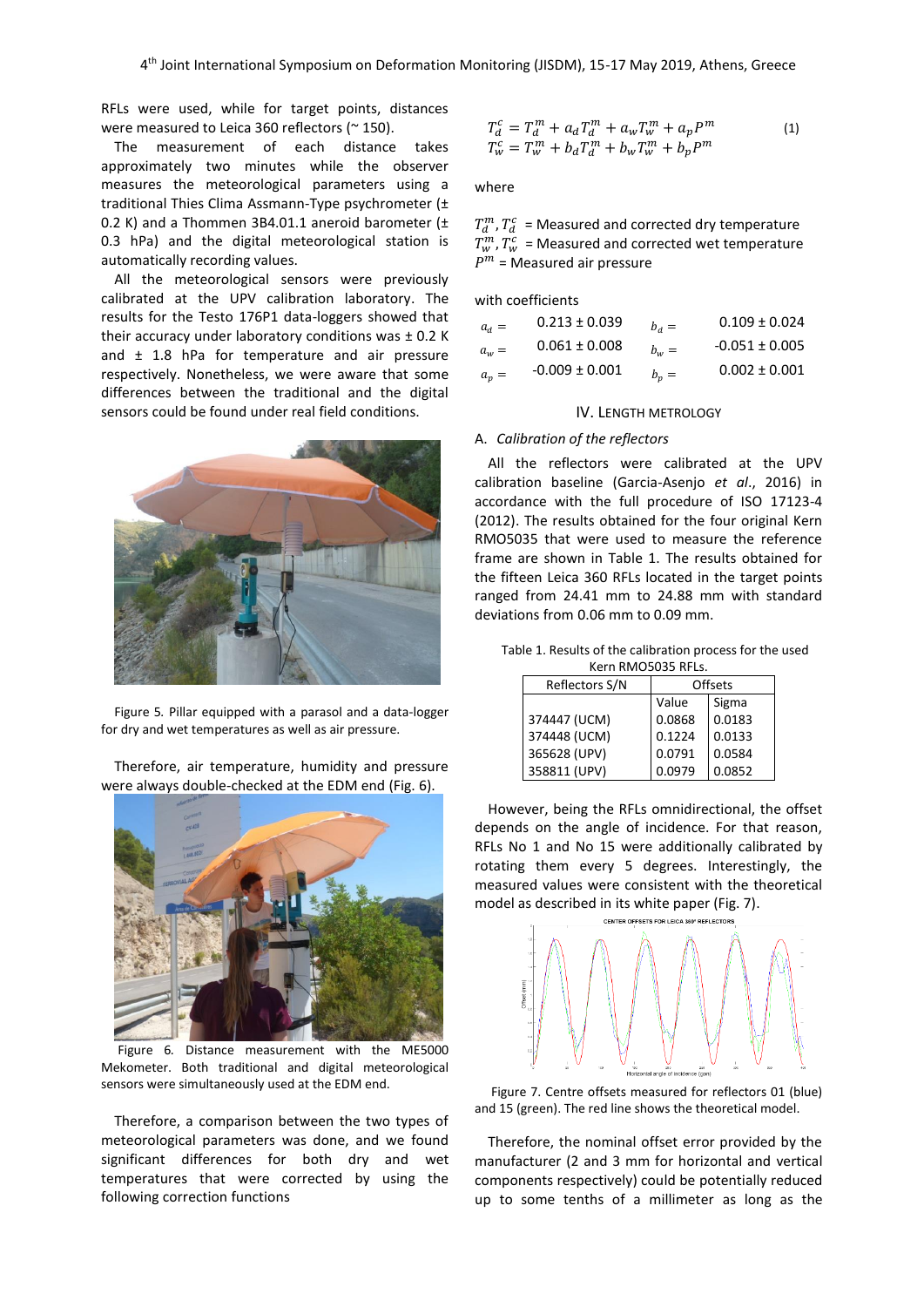attitude of each reflector is known. Nevertheless, this correction has not been applied in the first campaign because we have seen that the residual refraction for distances measured to target points is of the same order.

## B. *Stability of the EDM frequency and scale*

According to the initial calibration in 1989, the ME5000 Mekometer (SN 357050) was adjusted to have a nominal carrier frequency of 479.35817 MHz with a scale factor of 0.99999994. Due to the quartz oscillator ageing, this scale factor changes with time. For this reason, the frequency was measured in the UPV calibration laboratory just after the measurement campaign. The measured frequency was 480.03060 MHz which results in a scale factor of 1.000000980. This scale factor can only be checked by using a calibration baseline where the nominal distances are known with a better accuracy than the distances provided by the EDM at hand. Since distances in Cortes de Pallás range from 200 to 2000 m and the Mekometer yields sub-millimetric precision, the optimal metrological facility should have a length of 5 km with distances known within 1 mm of uncertainty. At present such type of facility is not available; however, the European Research Project 18SIB01 Large-scale dimensional measurements for geodesy (GeoMetre) is expected to provide one as metrologic standard for the surveying community by year 2022.

## V. COMPUTING PROCESS

Prior to the adjustment the following corrections were applied: refraction correction, EDM frequency drift correction and geometric correction. Once these corrections were applied and their corresponding errors computed in order to contribute to the stochastic model, the resulting slope distances were 3D adjusted in an Earth Centered Earth Fixed (ECEF) coordinate system in two steps. In the first step, only distances between pillars were adjusted to provide a solution for the frame. In the second step, only distances to target points were adjusted with the pillar coordinates kept fixed. Finally, as requested by the Road and Infrastructures Department of the Diputació de València, all the resulting coordinates and precisions were converted into geodetic coordinates with ellipsoidal height ( $(\varphi,\lambda,h)$ , TM30 with orthometric height (E,N,H), and the local system CP2017 (x,y,z).

Following, some important aspects are furtherly explained.

#### A. *Approximate coordinates*

Since only distance measurements have been included in the computing process and they are expected with sub-millimetric precision, the initial coordinates for the adjustment are required to be known with a precision better than one centimeter. In addition, for geomatic management purposes, the

Road and Infrastructures Department of the Diputació de València usually demands all commissioned works to be delivered in the official geodetic reference system (ETR89) as realized by the Spanish official frame (REGENTE/REDNAP), which in turn is densified by the Valencian Fourth Order Network. Therefore, a previous geodetic survey using both GNSS receivers and a Leica TM30 total stations was carried out to obtain an initial set of coordinates that were consistent with the official ETRF89 frame within 1 cm, with the official ETRS89 coordinates of pillar 8007 kept fixed for all the subsequent computations. Then, using only the distances measured with the ME5000 Mekometer, the coordinates obtained after two iterations were retained as approximate coordinates for the final adjustment. This approximate solution, which was called CPFRAME 00, is consistent with the ETRS89 system as locally realized and its precision is the order of some millimeters.

#### B. *Refraction correction*

For each distance, both the air index *n* and coefficient *K* of refraction were determined at both ends by means of the meteorological parameters. The index of refraction *n* was computed using the expression for the refraction index recommended in the resolution from the General Assembly of the IUGG when the required precision is  $10<sup>-7</sup>$  (International Union of Geodesy and Geophysics, 1999; Ciddor, 1996; Ciddor and Reginald, 1999; Ciddor 2002) and the coefficient of refraction *K* was obtained from the usual expression (Dodson and Zaher, 1985; Baselga *et al.*, 2014).

Once the values of *n* and *K* are determined at both ends, the average value is used to compute the first and second velocity corrections as well as the arch-tochord correction (Bell, 1992; Rüeger, 1996). As expected, the last two corrections were negligible, but the values obtained for the first velocity correction ranged from 5.81 mm to 64.74 mm.

Subsequent residual analysis showed that the applied refraction correction proved accurate for those distances that meteorological parameters could be measured at both ends (pillars), while the applied correction worked worst for target points, where the meteorological data was obtained by interpolation. For all the 98 reference frame distances, only 11 have residuals with and absolute value above 1 mm, and only one (2.71 mm) was detected as an outlier. On the contrary, for the 162 target point distances, residuals ranged from -2.88 mm to 3.56 mm, which is one order of magnitude more if compared to the reference frame ones.

Taking into account that errors for Leica 360 RFLs are below 3 mm, the bulk of residuals for target points can be largely explained by the mismodelled refraction.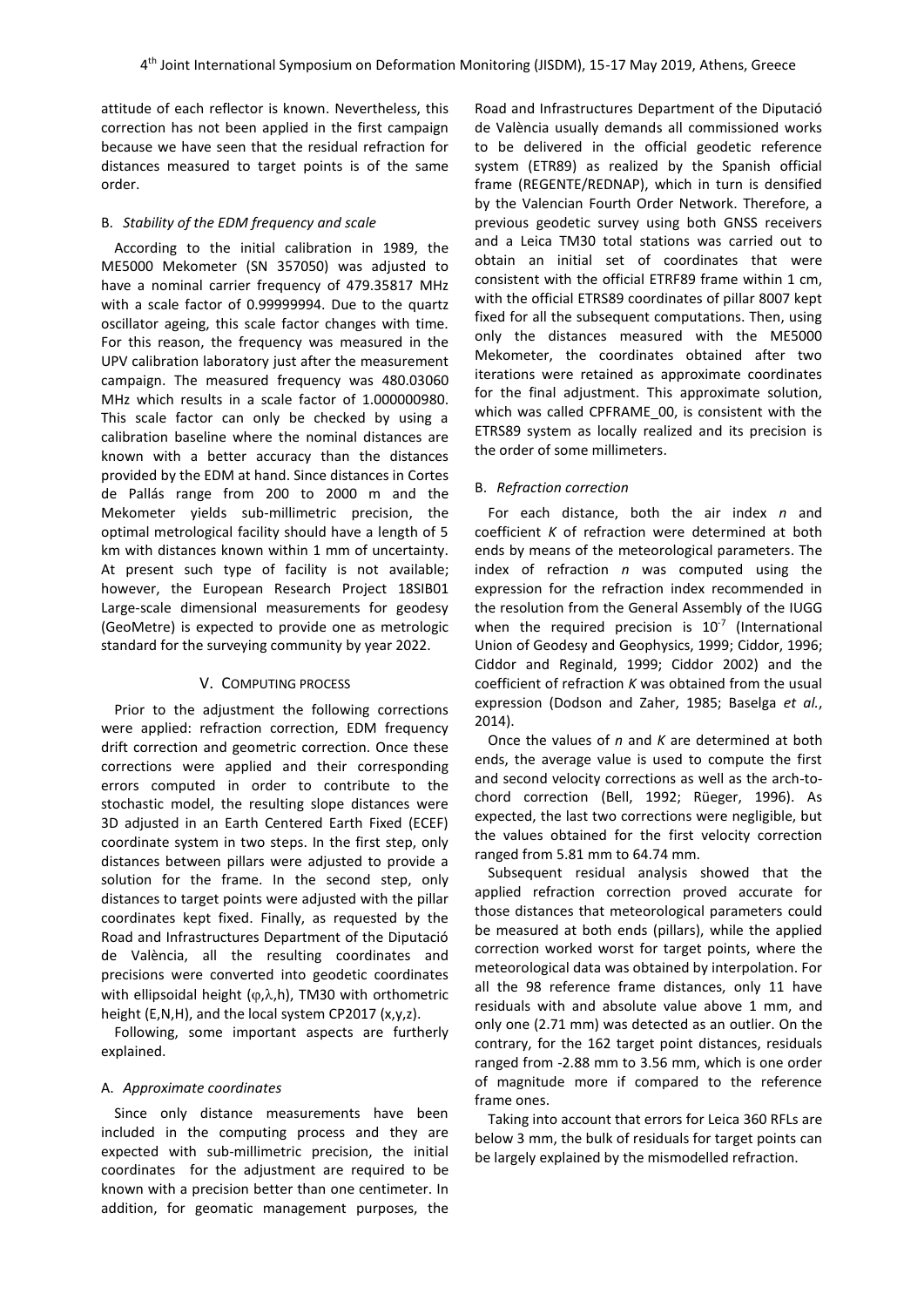#### C. *EDM frequency correction*

As previously mentioned, the nominal EDM carrier frequency of 479.35817 MHz experiences a slow over time drift due to the quartz oscillator ageing. The actual frequency of the ME5000 Mekometer SN 357050 was measured by the UPV calibration laboratory in 15 July 2015, 17 November 2016, and 20 July 2018 and the resulting frequencies were 479.35776 MHz, 479.5773 MHz and 479.35770 MHz respectively, which in turn give the scale factors 1.000000855, 1.000000918, and 1.000000980. Since all of the measured distances were certified with an uncertainty of  $\pm$  0.01 kHz, the influence on the resulting scale is of the order  $10^{-10}$  and thus negligible. The application of the scale factor gives always a positive proportional correction which ranges from 0.21 mm to 1.72 mm.

As explained before, this scale cannot be externally assessed due to the lack of calibration baselines for distances of several km whose nominal distances are known with  $10^{-7}$  uncertainty. At present, only Nummela Standard Baseline in Finland (Jokela *et al*., 2010) can provide that level of uncertainty, but its maximum length is limited to 864 m. Moreover, transferring absolute scale from Nummela to this geodetic network would entail two extra weeks of measurements in Finland, which is expensive and time consuming.

A possible and more feasible alternative is the use of GNSS techniques as distance meter. Previous research conducted by the authors have shown that, for short and fairly horizontal distances, GNSS techniques can provide absolute distances with submillimetric accuracy (Baselga *et al*., 2013; Baselga *et al*., 2014b; Baselga *et al*., 2015; García-Asenjo *et al*., 2017). So, we considered that measuring the baseline 8007-8010 using our GNSS-Based Distance Meter approach (GBDM) would be interesting for two reasons. Firstly, we could collect GNSS data to improve our GBDM which is still under development, and secondly, we would be able to externally assess the scale of the geodetic network as provided by the ME5000 Mekometer.

## D. *Geometric reductions*

The measured distance is referred to the center of the EDM and the corresponding RFL. Since the height above pillars of EDM and RFL are different and vary from one station to other, distances have to be geometrically corrected in order to obtain the distances between the head of pillars. This geometrical correction requires the heights to be accurately measured (better than 1 mm) and good approximate coordinates. In addition, it can be computed either using local coordinates and simplified expressions or using geodetic coordinates and a rigorous method.

Table 2. Example of the differences found between the rigorous and the approximate geometrical correction. All values are expressed in mm.

| <b>Distance</b> | Rigorous |       | Approximate |       |
|-----------------|----------|-------|-------------|-------|
|                 | Value    | Error | Value       | Error |
| 8009-8010       | 0.25     | 0.18  | 0.32        | 0.16  |
| 8009-8007       | $-2.06$  | 0.37  | $-2.00$     | 0.20  |
| 8009-8003       | $-0.17$  | 0.13  | $-0.14$     | 0.07  |
| 8009-8001       | 93.28    | 0.36  | 93.06       | 0.10  |
| 8009-1001       | 89.56    | 0.93  | 89.35       | 0.42  |
| 8009-1002       | $-0.21$  | 0.92  | $-0.20$     | 0.41  |
|                 |          |       |             | .     |

No matter the method, the measuring errors of the heights as well as the errors of the approximate coordinates have to be properly propagated in order to contribute to the stochastic model.

As an illustration, Table 2. shows the value of the correction and their corresponding propagated error for several distances that is obtained by used both methods. As can be seen, the value of the correction differs some tenths of a millimeter, but there is a significative difference between the propagated errors. The approximated method seems to be too optimistic, especially for distances measured to target points, where the height is considered null, but its error is assumed to be 2 mm in concordance with the Leica 360 technical specifications. Consequently, we opted for the rigorous method.

#### E. *Functional model*

The corrected slope distances were adjusted using the following functional model

$$
-\frac{x_j - x_i}{D_{ij}^c} dX_i - \frac{y_j - y_i}{D_{ij}^c} dY_i - \frac{z_j - z_i}{D_{ij}^c} dZ_i + \frac{x_j - x_i}{D_{ij}^c} dX_j + \frac{y_j - y_i}{D_{ij}^c} dY_j + \frac{z_j - z_i}{D_{ij}^c} dZ_j - (D_{ij}^c - D_{ij}^m) = v_{ij}
$$
(2)

where

 $D_{ij}^c = \sqrt{(X_j - X_i)^2 + (Y_j - Y_i)^2 + (Z_j - Z_i)^2}$ is the computed distance from i to j  $D_{ij}^m$  is the measured and subsequently corrected distance from i to j  $(X_i, Y_i, Z_i)$  are the ECEF coordinates of i  $(X_j, Y_j, Z_j)$  are the ECEF coordinates of j

As mentioned, the resulting ECEF coordinates and their precisions were subsequently converted into different useful horizontal and vertical coordinate systems: geodetic, TM30, and both ellipsoidal and orthometric heights. Additionally, a conventional cartesian system called CP2017 was locally defined to facilitate the future deformation analysis as well as the processing and integration of image-based techniques.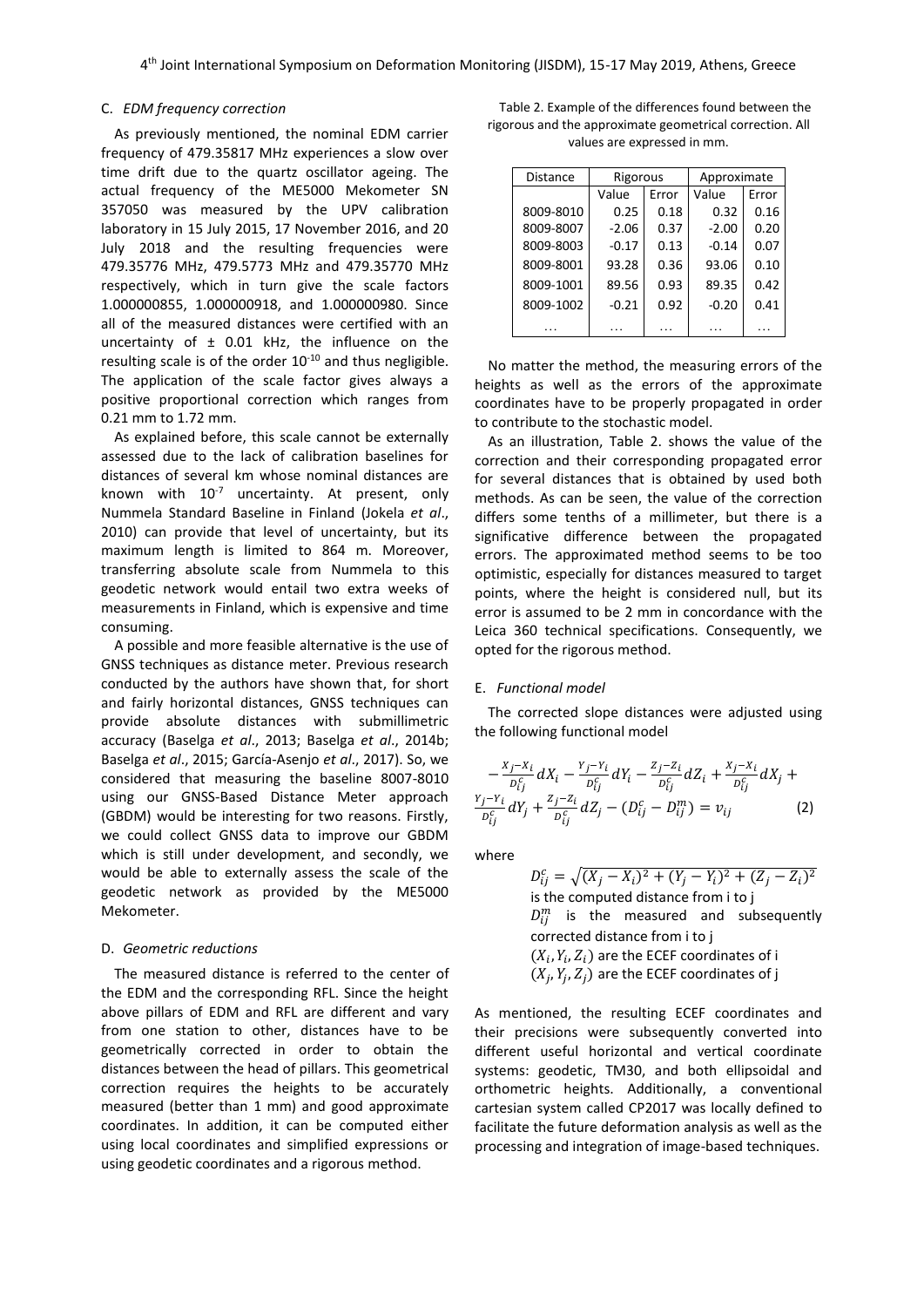Table 3. Conventional definition of the CP2017 local system.

| Parameter     | Value              |
|---------------|--------------------|
| $x_0 =$       | 800.0000 m         |
| $y_0 =$       | 800.0000 m         |
| $z_0 =$       | 150.0000 m         |
| $\varphi_0 =$ | 39°14'47.98063"    |
| $\lambda_0 =$ | $-0°55'55.55670''$ |
| $h_0 =$       | 520.57344 m        |
| $\alpha_0 =$  | 230.0000 gon       |

The azimuthal rotation  $\alpha_0$  situates the xz-plane of the local system fairly coincident with the cliff of interest.

# VI. RESULTS

#### A. *Reference frame solution*

The weighs were computed according to a rigorous stochastic model which included the propagation of all possible sources of error. On average, the a priori error considered for distances was approximately 0.5 mm.

The variance of unit weight was 1.221, with 77 degrees of freedom, and  $\hat{\chi}^2 = 94.018$ . Since  $\chi^2_{(0.05,77)} = 42.576 < \hat{\chi}^2 < \chi^2_{(9.95,77)} = 124.475$ ,  $H_0$  is accepted. Respectively, Table.4 and Table.5 show the adjusted coordinates and their corresponding precision.

Table .4 Local coordinates of the reference frame pillars

|       | Local coordinates (CP2017) |           |          |
|-------|----------------------------|-----------|----------|
| Site  | x(m)                       | y(m)      | z(m)     |
| 8001  | 159.4083                   | 94.2080   | 144.9715 |
| 8002  | 536.2871                   | 341.2314  | 46.7024  |
| 8003  | 285.0310                   | 608.8918  | 106.5783 |
| 8004  | 776.2580                   | 914.5217  | 14.9182  |
| 8005  | 1077.0223                  | 854.3889  | 74.0872  |
| 8007  | 1224.7750                  | 1647.0658 | 499.7153 |
| 8008  | 929.5876                   | 147.6371  | 155.1183 |
| 8009  | 981.7671                   | 554.0390  | 10.4536  |
| 80010 | 53.8649                    | 1536.3211 | 467.0790 |

Table 5. Standard deviation of the reference frame pillars

| Site | Error             |                   |                            |
|------|-------------------|-------------------|----------------------------|
|      | $\sigma_{x}$ (mm) | $\sigma_{v}$ (mm) | $\sigma$ <sub>z</sub> (mm) |
| 8001 | 0.7               | 0.7               | 0.6                        |
| 8002 | 0.4               | 0.4               | 0.5                        |
| 8003 | 0.3               | 0.4               | 0.5                        |
| 8004 | 0.7               | 0.7               | 1.2                        |
| 8005 | 0.8               | 0.5               | 0.8                        |
| 8007 | 0.1               | 0.1               | 0.1                        |
| 8008 | 0.4               | 0.6               | 0.7                        |
| 8009 | 0.6               | 0.7               | 0.7                        |
| 8010 | 1.1               | 1.1               | 1.2                        |

The analysis of residuals showed that 85.7% of them were below 1 mm, and only one of the distances measured between pillars 8001 and 8010 was detected as an outlier by both Baarda and  $\tau$  tests.

#### B. *Target points solution*

The weighs were computed according to a rigorous stochastic model which included the propagation of all possible sources of error. In this case, the a priori error considered for distances was approximately 5 mm.

 The variance of unit weight was 1.269, with 114 degrees of freedom, and  $\hat{\chi}^2 = 144.705$ . Since  $\chi^2_{(0.05,77)}$  = 70.754 <  $\hat{\chi}^2$  <  $\chi^2_{(9.95,77)}$  = 170.314,  $H_0$  is accepted. Respectively, Table.6 and Table.7 show the adjusted coordinates and their corresponding precision.

Table 6. Local coordinates of the target points

|      | Local coordinates (CP2017) |           |          |
|------|----------------------------|-----------|----------|
| Site | x (m)                      | v(m)      | z (m)    |
| 1001 | 912.8108                   | 1005.2084 | 144.7208 |
| 1002 | 908.1700                   | 1007.6356 | 139.8012 |
| 1003 | 901.4871                   | 1010.6389 | 145.7455 |
| 1004 | 922.0150                   | 999.5838  | 118.6362 |
| 1005 | 917.9428                   | 999.3877  | 114.3216 |
| 1006 | 926.8292                   | 996.9338  | 111.7634 |
| 1007 | 894.6261                   | 988.8788  | 86.0142  |
| 1008 | 874.9508                   | 983.5045  | 71.6587  |
| 1009 | 873.2529                   | 991.7038  | 85.6273  |
| 1010 | 619.6238                   | 950.3059  | 85.5166  |
| 1011 | 495.6261                   | 952.8132  | 138.6876 |
| 1012 | 480.6799                   | 954.6206  | 158.9148 |
| 1013 | 479.1463                   | 946.6025  | 141.6632 |
| 1014 | 488.0169                   | 952.9289  | 156.1855 |
| 1015 | 900.0689                   | 983.5999  | 80.8598  |

Table 7. Standard deviation of the target points

| Site | Error             |                   |                 |
|------|-------------------|-------------------|-----------------|
|      | $\sigma_{x}$ (mm) | $\sigma_{y}$ (mm) | $\sigma$ , (mm) |
| 1001 | 0.9               | 0.6               | 0.9             |
| 1002 | 1.0               | 0.7               | 1.5             |
| 1003 | 1.0               | 0.7               | 1.5             |
| 1004 | 1.3               | 0.8               | 1.6             |
| 1005 | 0.9               | 0.6               | 1.5             |
| 1006 | 0.9               | 0.6               | 1.5             |
| 1007 | 0.9               | 0.6               | 1.6             |
| 1008 | 0.3               | 0.4               | 1.6             |
| 1009 | 0.4               | 0.4               | 1.5             |
| 1010 | 0.4               | 0.4               | 1.3             |
| 1011 | 0.6               | 0.5               | 1.1             |
| 1012 | 0.7               | 0.6               | 1.1             |
| 1013 | 0.6               | 0.5               | 1.1             |
| 1014 | 0.6               | 0.5               | 1.0             |
| 1015 | 0.7               | 0.7               | 1.5             |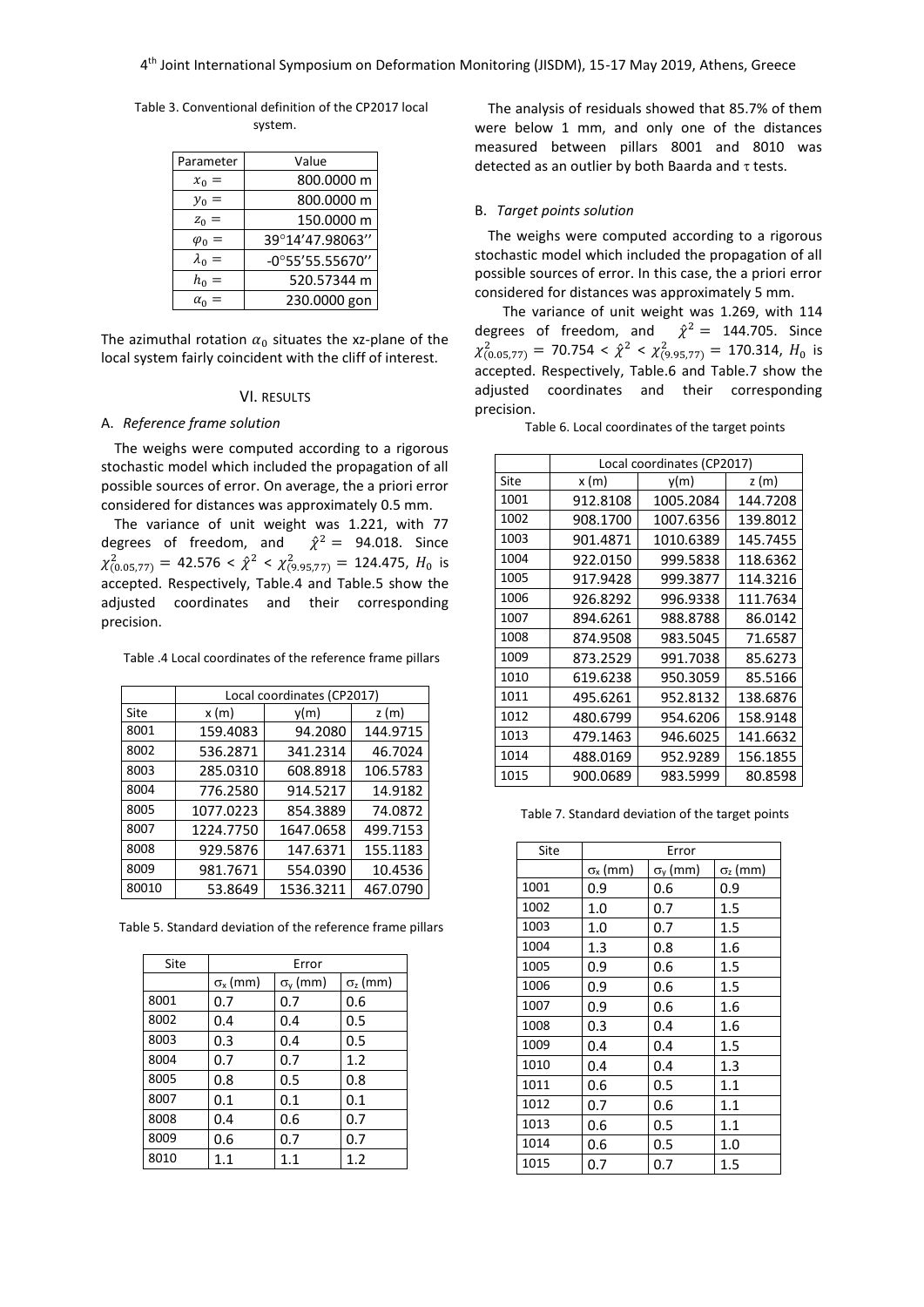The analysis of residuals showed that 74.8% of them were below 1 mm, and only the distance measured between pillar 8009 and reflector 1001 was detected as an outlier by both Baarda and  $\mathbb D$  tests.

#### C. *Comparison with GNSS*

The baseline 8007-8010 was selected to test our GBDM approach for two reasons. First, since there is no direct line of sigh between those pillars, the GNSSderived distance could be used to strength the EDM solution. Second, being the baseline longer than 1 km with some 30 m of height different, the measurements can be used to test and improve our GBDM approach in the context of the objective number three of the GeoMetre project, which aims at developing technologies and methods capable to provide distances of at least 5 km with uncertainties of 1 mm order.



Figure 8*.* Leica AR25.R3 choke-ring antenna set up at dusk for GNSS distance measurement between pillars 8007 and 8010, which do not have straight sight between them.

The GNSS measurements were carried out using two Trimble 5700 GPS receivers along with two individually calibrated Leica AR25.R3 choke-ring antennas. GPS data were collected in twelve-hour sessions overnight, and processed using the UPV GBDM approach (Baselga *et al*., 2015; García-Asenjo *et al*., 2017) along with IGS final orbits.

Following, a summary of the results is provided along with the comparison with the distanced obtained derived from the adjusted coordinates of the reference frame solution.

Table 8. Adjusted coordinates obtained by using the UPV GBDM approach

|       | <b>ECEF</b> coordinates        |              |  |
|-------|--------------------------------|--------------|--|
|       | (ITRF2014, epoch 2018.6299088) |              |  |
|       | 8007<br>8010                   |              |  |
| X(m)  | 4946667.0442                   | 4946259.2700 |  |
| Y (m) | -80473.8729                    | -79474.0856  |  |
| Z(m)  | 4013378.3069<br>4013845.7516   |              |  |
|       |                                |              |  |

Therefore, the GBDM distance = 1176.58787 m  $\pm$ 0.10 mm can be compared to the distance derived from the reference frame solution distance = 1176.58830 m ± 1.31 mm. Thus, the difference is - 0.432 mm. The standard deviations for both GBDM and network solutions have been properly propagated from the corresponding covariance matrices.

# VII. CONCLUSIONS AND FUTURE WORK

There is an increasing demand of techniques and methods to perform accurate deformation monitoring in order to mitigate geotechnical risks, as it is the case of Cortes de Pallás. Currently available techniques for deformation monitoring such as SAR, GNSS, total stations, photogrammetry, terrestrial laser scanning, or mobile mapping contribute to the development of integral geomatic solutions and can facilitate an efficient management of those risky situations. Nonetheless, when the case at hand requires accuracies at 1 mm level at 1-2 km, and the zone has strong limiting conditions, which is the case in Cortes de Pallás, proper integration requires the use of the most advanced geodetic techniques.

The results obtained in the first campaign carried out in Cortes de Pallás demonstrate that accurate millimetric solutions can be obtained even when distances are longer than 1 km by using long-range submillimetric EDM techniques along with length metrology concepts and methods. Additionally, the UPV GBDM approach has shown promising results even when the measured distance is over 1 km and slightly sloped. Nevertheless, to come to definitive conclusions valid for length metrology, there is still a long way to go.

Unfortunately, long-range submillimetric EDM techniques are no longer commercially available and only a few ME5000 Mekometer, which were manufactured in the late 80s, are still working. Therefore, there is a real need to develop new techniques, methods, and outdoor metrologic facilities to provide accurate distances (1 mm uncertainty) in the range of 10 to 5000 m. All the potential solution to this challenging problem, for instance GBDM techniques, have to prove metrologically sound in research projects like the EURAMET-EMPIR-18SIB01 GeoMetre that has been recently fund.

#### VIII.ACKNOWLEDGEMENTS

The authors are grateful to the UCM which granted the use of its ME5000 Mekometer through a cooperation agreement, to José María Grima for his support to calibrate the ME5000 Mekometer, thermometers and barometers at the Calibration Laboratory of the UPV. We also acknowledge IGS for their efforts to disseminate products available to the global community, and EURAMET for their contribution to the research efforts on the field of large-scale length metrology for geodesy.